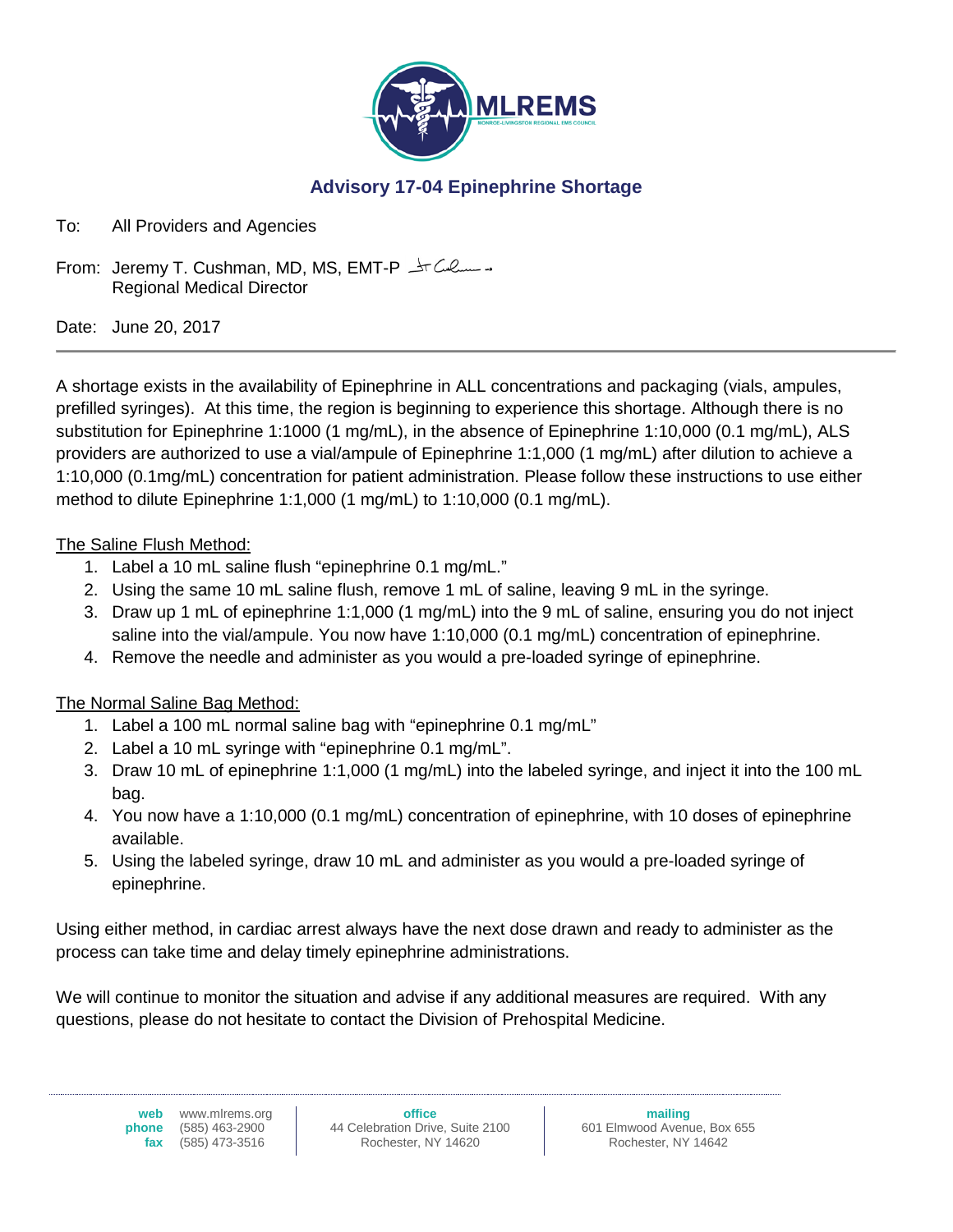# **Advisory 17-04: Epinephrine Shortage (Dilution of 1 mg/mL epinephrine)**

**Due to shortages of epinephrine (0.1 mg/mL), there may be occasions when epinephrine (1 mg/mL) must be diluted to achieve the correct concentration for cardiac arrest patients.**

### **The Saline Flush Method:**

- **1. Label a 10 mL saline flush "epinephrine 0.1 mg/mL."**
- **2. Using the same 10 mL saline flush, remove 1 mL of saline, leaving 9 mL in the syringe.**
- **3. Draw up 1 mL of epinephrine 1:1,000 (1 mg/mL) into the 9 mL of saline, ensuring you do not inject saline into the vial/ampule. You now have 1:10,000 (0.1 mg/mL) concentration of epinephrine.**
- **4. Remove the needle and administer as you would a pre-loaded syringe of epinephrine.**

CAUTION: When treating patients in cardiac arrest, always have the next dose drawn and ready to administer in advance of the time to administer. The process is timely and can delay epinephrine administrations.